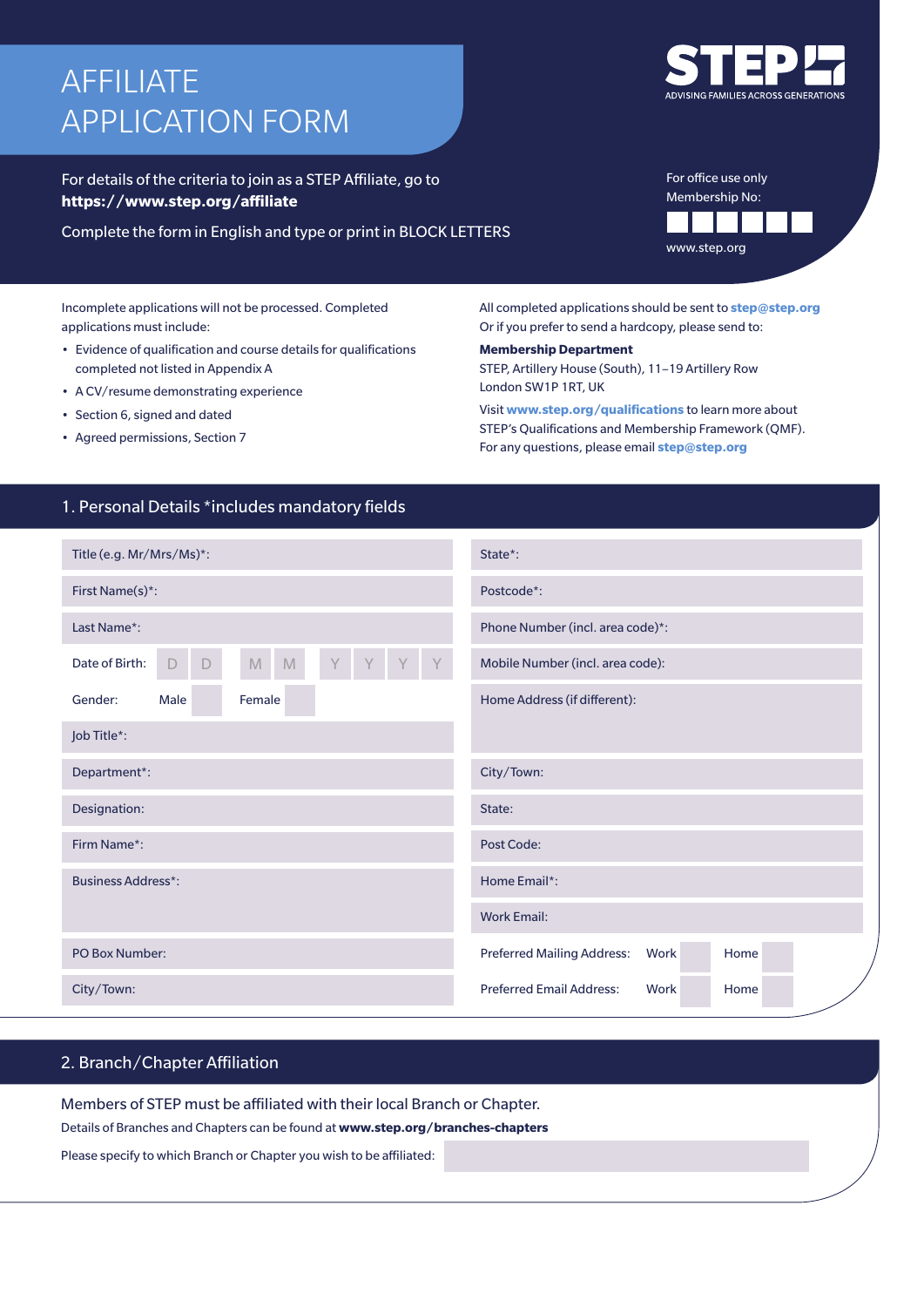## 3. Accreditation of Prior Certificated Learning (APCL)

Complete this section in order to apply for 30 Entry Level credits gained through APCL.

Applicants need to gain 60 credits at Entry Level (30 APCL plus 30 APEL) to qualify for Affiliate membership and be eligible to enrol on a STEP Diploma.

| <b>Details of Prior Certificated Learning</b> |  |  |  |  |  |  |                  | For qualifications not listed in Appendix A, please include the<br>length of study and level of qualification. |                   |        |  |  |  |
|-----------------------------------------------|--|--|--|--|--|--|------------------|----------------------------------------------------------------------------------------------------------------|-------------------|--------|--|--|--|
| Name of primary qualification:                |  |  |  |  |  |  | Length of study: |                                                                                                                |                   |        |  |  |  |
| Awarding body:                                |  |  |  |  |  |  |                  |                                                                                                                | years             | months |  |  |  |
| Date of award: D D M M Y Y Y Y Y              |  |  |  |  |  |  |                  |                                                                                                                | Level (if known): |        |  |  |  |

#### **Supporting evidence**

Please provide verification and course details for the primary qualification you are proposing to use for APCL, and for any other relevant prior qualifications. Please attach a separate sheet if required.

**Course details can be provided in the form of a link to the qualification web page.**

# 4. Accreditation of Prior Experiential Learning (APEL)

Complete this section in order to apply for 30 Entry Level credits gained through APEL.

Please also attach an up-to-date CV/resume demonstrating your experience.

## **Details of Prior Experiential Learning**

Employer(s):

Job role(s)/title(s):

Dates job(s) held:

In no more than 500 words, please provide details of your workbased experience relevant to trusts, estates and related activities. **This must represent a minimum one year of experience.**

Please attach a separate sheet if required and/or to list additional employers.

# 5. Annual Affiliate Subscription Fee

Please visit **www.step.org/fees** for details of current fees.

Affiliate membership: Subscription Fee + APL Application Fee. You will be sent a request for payment when your membership is approved (pending payment) and not beforehand. Payment options will be listed on your request for payment.

**You are required to submit payment within 30 days of being approved (pending payment) otherwise your membership will be suspended and you may need to formally re-apply.**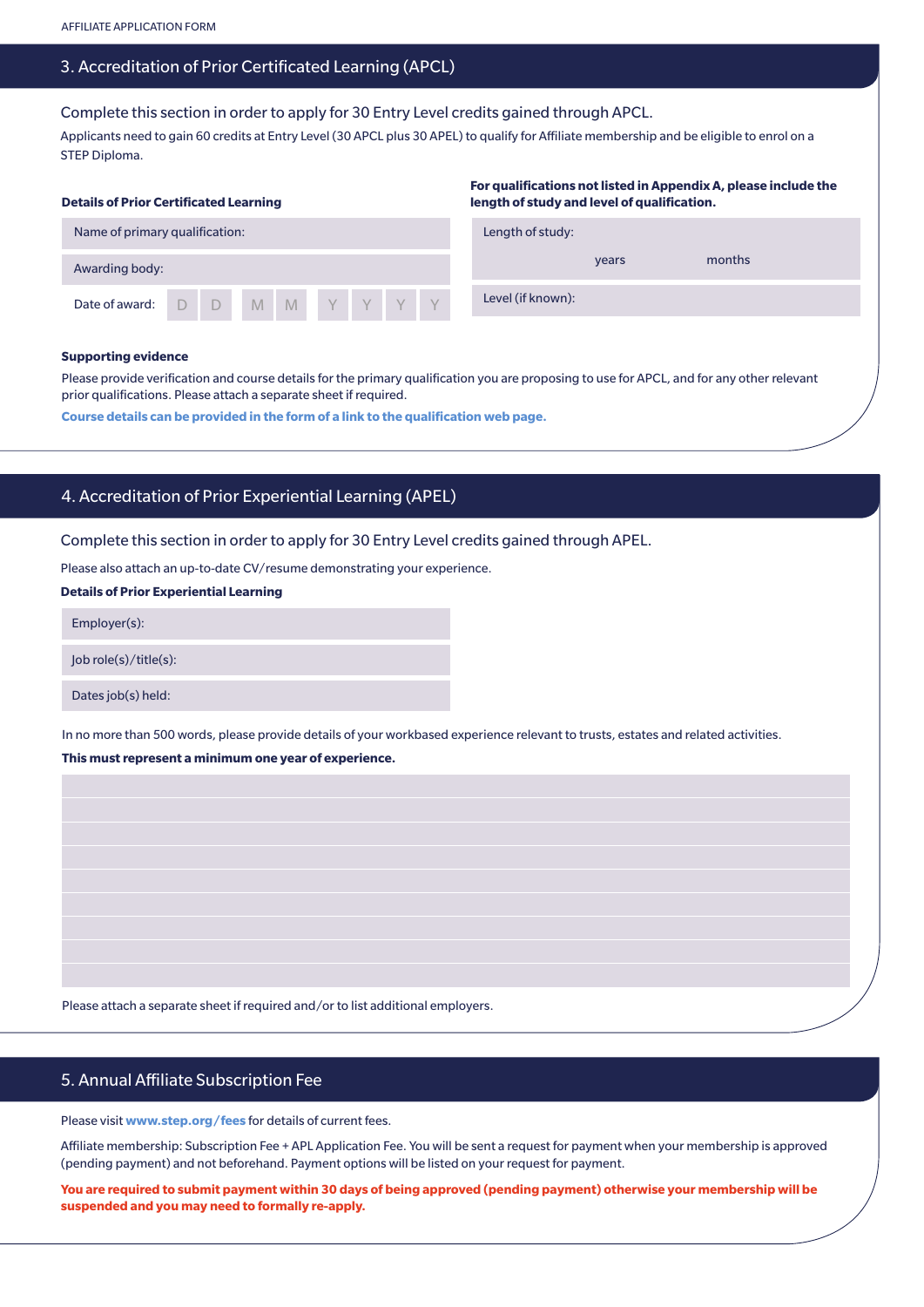## 6. Referee

This section must be completed in full and signed and dated by your chosen referee.

Your referee is confirming your competence as detailed above so should have known you in a professional capacity during the relevant period and have supervised your work. Ideally, they will not be from your current firm, company or organisation. If your referee is a TEP in good standing, they can be from your current firm, company or organisation.

| Name:                                                                                                                  |          | Phone Number (incl. area code):                               |  |  |  |
|------------------------------------------------------------------------------------------------------------------------|----------|---------------------------------------------------------------|--|--|--|
| <b>STEP Membership Number:</b>                                                                                         |          | Email:                                                        |  |  |  |
| Firm:                                                                                                                  |          | Length of professional acquaintance with the applicant:       |  |  |  |
| <b>Business Address:</b>                                                                                               |          | months<br>years                                               |  |  |  |
|                                                                                                                        |          | Signature:                                                    |  |  |  |
| City/Town:                                                                                                             |          |                                                               |  |  |  |
| Postcode:                                                                                                              | Country: | M<br>M<br>Y Y<br>$-D$<br>$\vee$<br><b>V</b><br>$\Box$<br>Date |  |  |  |
| Please provide a short statement explaining how you know the applicant and your reason for endorsing this application: |          |                                                               |  |  |  |

# 7. Applicant's Declaration

### **Please read the information below before signing this declaration.**

I understand that as an Affiliate, I am represented by STEP throughout the world. In addition, my local STEP region and branch provide further support, benefits and services.

I confirm that I am aware of STEP's Memorandum and Articles of Association, its Standing Orders, the STEP Code of Professional Conduct and all other rules, regulations and guidance (and any amendments) that may be issued by STEP from time to time. I agree to abide by these, which together, are referred to as the "STEP Rules." These are published on the STEP website at **www.step.org/central-governance**

I confirm and acknowledge that if I breach any of these rules, disciplinary action may be taken against me that may result in a sanction being imposed which may affect my STEP membership, and that any sanctions and information relating to an investigation could be published in the *STEP Journal* in accordance with our Disciplinary Policy: **http://www.step.org/sites/default/files/Policy/step-disciplinarypanel-publications-policy-june-2016.pdf**

I confirm that no prior or current criminal and regulatory proceedings have been brought against me by any authority, and that I will notify STEP should I become the subject of any criminal, regulatory or disciplinary investigation or other matter that has not already been brought to the attention of Professional Standards. I am aware that as STEP membership is a contract under English and Welsh law I am required to declare any criminal convictions under the provisions of the *UK Rehabilitation of Offenders Act 1974*. I understand that the *UK Rehabilitation of Offenders Act 1974* does not apply to the accountancy or legal profession, and therefore

I may be required to disclose past convictions: that is any conviction irrespective of its age and/or type. I understand that I cannot resign or lapse my STEP membership while an investigation is ongoing under the STEP Disciplinary Rules and that regardless of any such resignation and/ or lapse, that STEP is entitled to investigate any complaints and make a determination as to my continued membership.

I understand that it is a requirement of STEP membership to ensure appropriate professional indemnity insurance (PII) is in place; therefore, I confirm that to the best of my knowledge and belief, I hold appropriate PII for the work which I undertake, or that as an employee, I am appropriately indemnified by my employer for the work I perform. Furthermore, I understand that if I make a declaration concerning PII which is subsequently found to be false, I will be subject to proceedings under the STEP Disciplinary Rules.

I agree to adhere to meet STEP's CPD requirements and record my CPD activities. I understand that random CPD audits are performed each year and that failure to respond to a request for a list of CPD activities I have undertaken may result in suspension of membership. Full details can be found at **www.step.org/cpd**

| Signature: |  |   |  |   |   |   |   |
|------------|--|---|--|---|---|---|---|
| Date       |  | M |  | ٧ | Y | ٧ | Y |

| 8. For office use only        |                         |
|-------------------------------|-------------------------|
| <b>Qualification credits:</b> | Signature:              |
| <b>Experience credits:</b>    |                         |
| Application reviewed by:      | D D M M Y Y Y Y<br>Date |
|                               |                         |